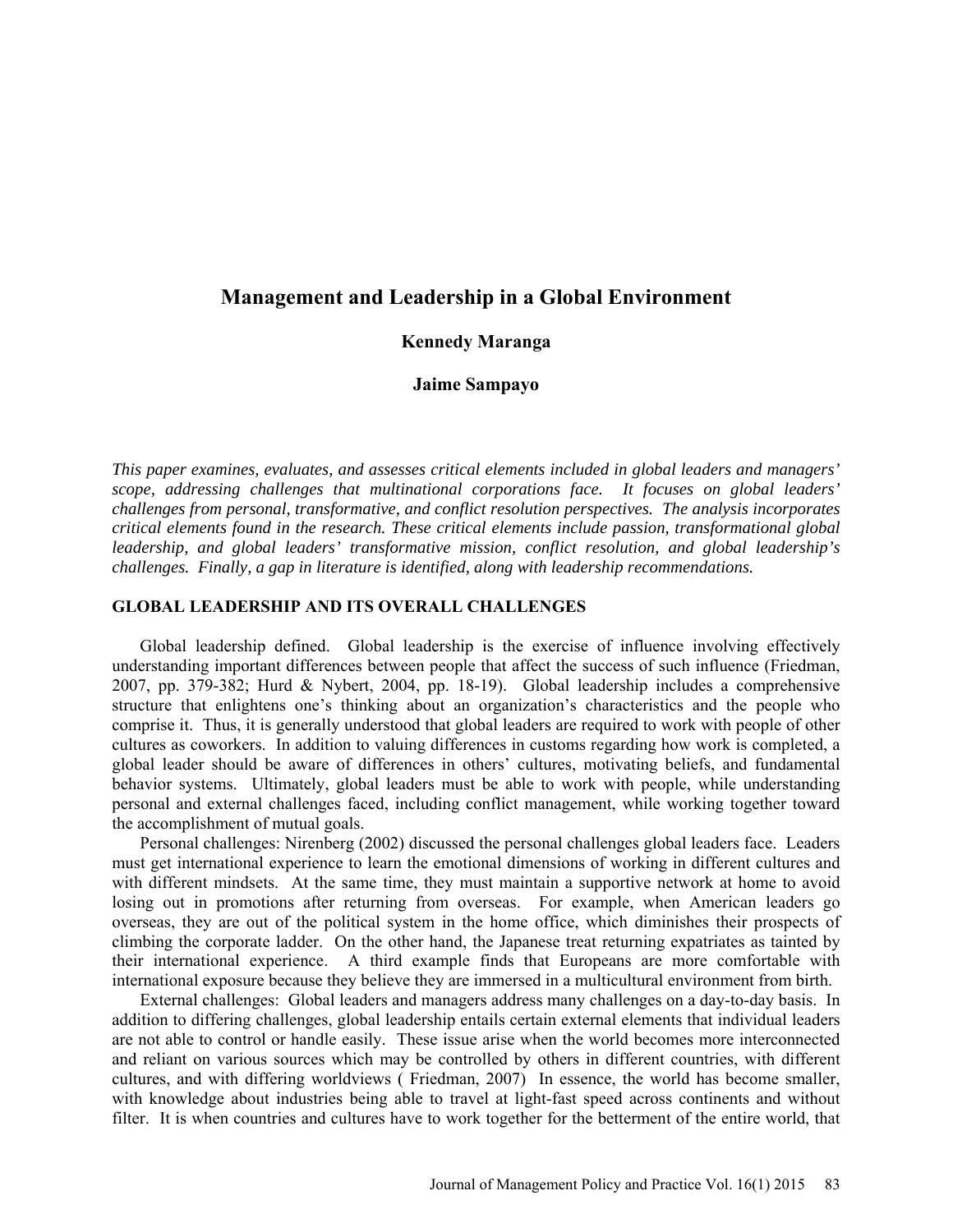there may be issues associated with the interpersonal connections established because of the need to communicate and share information worldwide.

Transformative challenges: Kellowaya, Turnerb, Barling, and Loughlina (2012) examined the relationship between psychological well-being and transformational leadership. Kellowaya, et al (2012) found that management-by-exception and laissez-faire behaviors negatively affected employee psychological well-being by reducing trust in the manager. While Kellowaya, et al (2012) did not make their assumptions clear, they used valid reasoning and made reasonable inferences. Love and Cugnon (2009) asserted that leaders' primary transformative mission was to use a variety of mechanisms to enhance follower motivation, morale, and performance. One such mechanism was to leverage passion. Love and Cugnon (2009) claimed that, in the business challenges ahead, leading from the head and the heart would be essential. Leaders and followers would have to bring the whole person concept of who they were, to work, because anything less would be insufficient. Employees today have a need to feel valued, respected, developed, and cared for. In essence, both their inner feelings and work have to matter in order to successfully drive their performance and achievement (Crowley, 2011). As such, leaders have to create a culture in which employee purposes and passions can flourish in partnership with skills and values. Passions arouse the curiosity and imagination required to deliver solutions. Love and Cugnon (2009) argued that such leaders are transformational and inspirational toward subordinates. This position regarding transformational leadership and the primary transformative mission of leaders is arguably a worthy consideration.

Conflict resolution.: Regarding conflict resolution, Nirenberg (2002) provided an objective understanding of the roles of facilitators versus controllers in global leadership. However, Nirenberg provided no support for his generalizations regarding conflict resolution and global leaders, the use of technology for addressing misunderstandings in a business environment and enhancing leadership abilities, and the effect of technology on leadership effectiveness. According to Niremberg (2002), the purpose of both acknowledging and understanding values and the conflicts they generate, plus having the ability to resolve problems and differences in groups, cultures, and organizations, was to build high performance organizations. A high-performance organization achieved superior results through its shared vision, cohesiveness, and clear strategy within a satisfying workplace environment. As global leaders, facilitators encourage participatory decision-making. It should therefore be recognized that the world is too complex, distances too vast, and cultures too varied for one person, no matter how gifted, to lead as a controller in a top-down fashion.

#### **TECHNOLOGICAL, EXPANSION, AND PROPERTY CHALLENGES OF GLOBALIZATION**

Ajarimah (2001) indicated that these challenges include the: (1) pace of technological innovation (including use of technology); (2) acceleration of corporate expansion across national boundaries; (3) current population growth; and (4) emerging importance of intellectual capital.

Pace of technological innovation**:** Ajarimah (2001) identified the pace of technological innovation as a global leadership challenge, pointing out that technological advances continued to occur in all major industries. Without schools, training students in advanced skills needed by employers, corporations were likely to continue spending billions of dollars every year on corporate training programs. Without safeguarding human capital in countries with developing economies, those people with advanced skills were likely to leave such countries, slowing down the economic development of such countries.

Use of technology E-mail**:** Globally, the use of technology can be both good and bad. Difficulties in understanding arise in technological advances such as emails because supportive visual clues; repetition; emphasis; and enquiry are absent (Nirenberg, 2002). In order to get a feel for a person behind the message; intonation in a voice, outward posture, eye movement, and facial expressions were once spontaneously used all at once in face-to-face encounters, especially to evaluate messages. In electronic communication, this is difficult to do, even within one's own culture. This becomes infinitely more complex and fraught with difficulties when it involves electronic communication across different cultures. Therefore, while e-mail makes communication easier, it also makes misunderstanding of messages more prevalent.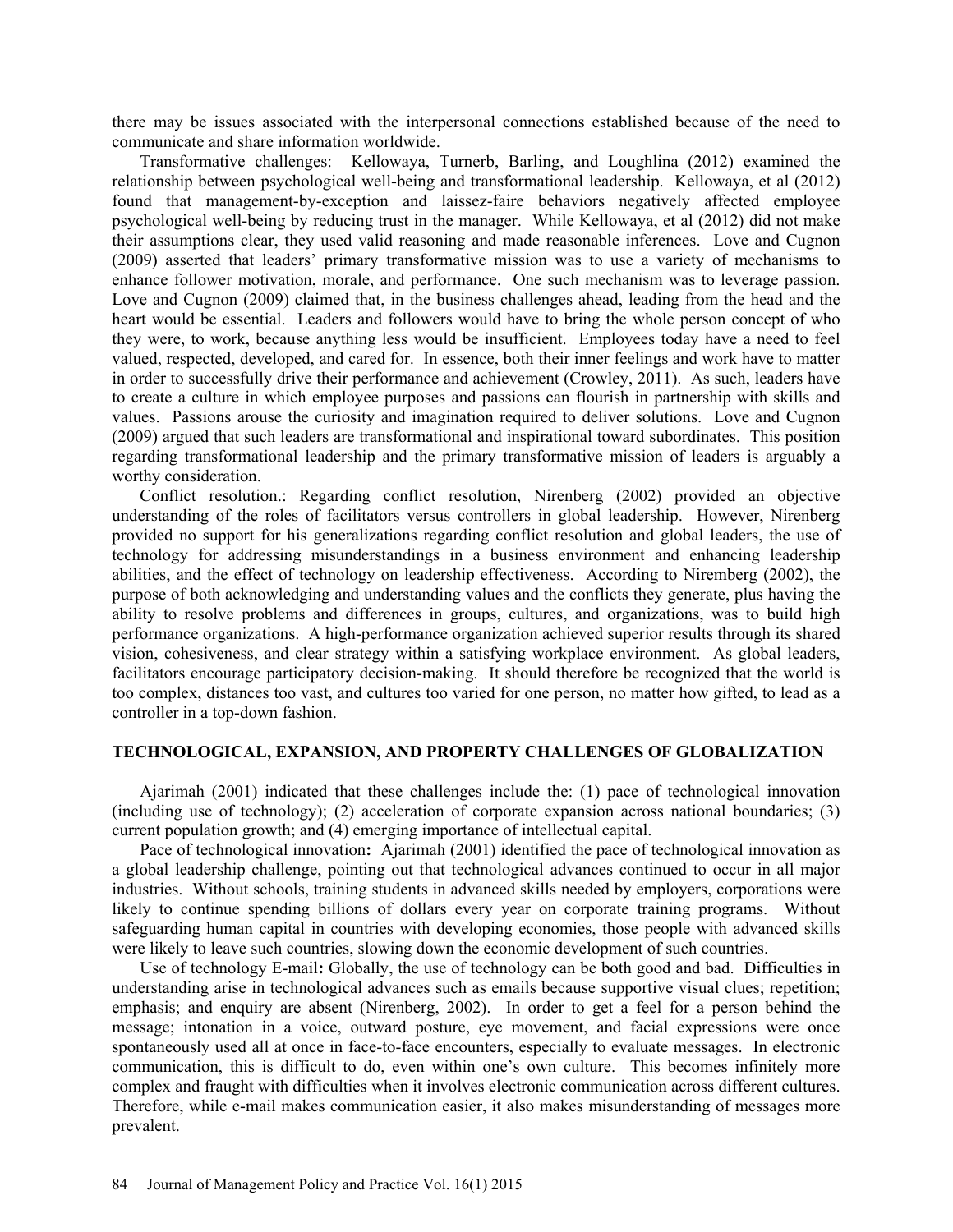Given the global reach of organizations and their need to create unified supranational cultures and communicate instantaneously, global leaders must master skills that will allow them to build rapport and communicate from a distance, with little face-to-face contact. To ensure understanding, global leaders using electronic communication processes must carefully choose words; provide more detail and explanatory remarks; emphasize the consequences and expectations surrounding the message; and remain open to further discussion, clarification, and refinement. On a related topic, the internet makes global leaders more fully deliberate in their processes, inclusive of the contributions of each colleague, and responsive to all stakeholders. Thus, mastering communication technologies is crucial for leaders to exercise influence and build the contact necessary for trust, commitment, and cooperation to flourish.

 However, although, e-mail and other means of communication are essential, a virtual team should meet in person at least once so that each team member can get to know one another face-to-face, and become comfortable with each other's expectations. Moreover, each team member would need to be addressed personally and in person, in addition to allowing for a period for responses to questions, monitoring the length of the discussion, monitoring discussion threads, and participating in discussions during usual business hours. Nirenberg (2002) stated consensus would be built through the encouragement of each team member's participation. High performance expectations needed to be developed for each team member to make global leadership work. Since this would be everyone's responsibility, it would be essential to set up guidelines regarding the appropriate manner in which team members would communicate on the internet.

Acceleration of corporate expansion across national boundaries. When people in different parts of the world see an unfair distribution of the benefits and threats associated with globalization, the interaction of negative forces with the drivers of globalization might result in the destabilization of local; national; federal; and global institutions. Major instruments of globalization included corporations; the World Bank; the United Nations; the World Trade Organization; the European Union; ASEAN; and the Gulf Cooperation Council, as major globalization instruments (Friedman, 2007).

Population growth: Another global leadership challenge is related to population growth. Significant increases in population, brought about by advances in health sciences; agriculture; food technology; sanitation; housing; communication; and transportation have put pressures on limited resources and ignited hostilities and armed conflicts. The growth of certain minorities has encouraged aspirations toward nationhood. These same minorities have rebelled against those government forces they perceive to be their oppressors. The greatest challenge for global leadership related to population growth is establishing a state of equilibrium encompassing population growth, industrialization, and the environment.

Intellectual capital: Intellectual capital now constitutes the wealth of many business organizations. Bill Gates of Microsoft made his fortune from intellectual capital, unlike the barons of the Industrial Revolution, who made their fortunes from raw materials. Ajarimah (2001) also differentiated between financial and intellectual capital. Unlike financial capital, which can be developed and used quickly, intellectual capital requires a lengthy time to mature, with its value increasing through continuous employment. With intellectual capital, individuals control their skills and talents and apply them to new situations, unlike financial capital, which is easily controlled and directed. The development of intellectual capital necessitates an organizational climate, which encouraged learning, co-operation, and knowledge sharing, plus it rewards individual and team accomplishments. In addition, the presence of such an organizational climate enhances the development of financial capital—even though it is unnecessary for the financial prosperity of an organization.

## **CORE ASPECTS OF MULTICULTURAL ORGANIZATIONAL CULTURES**

Cultures in organizations: Trefry (2006) contended that the culture of multicultural organizations intensifies the benefits and challenges of employee diversity and indirectly affects organizational performance, learning, and competitive advantage. This magnified effect applies to all multicultural organizations, whether operating across national boundaries or in a single country with a culturally diverse workforce. Multicultural organizations could manage the challenges and achieve the maximum benefit from their cultural diversity by strategically harnessing diversity for the benefit of an organization.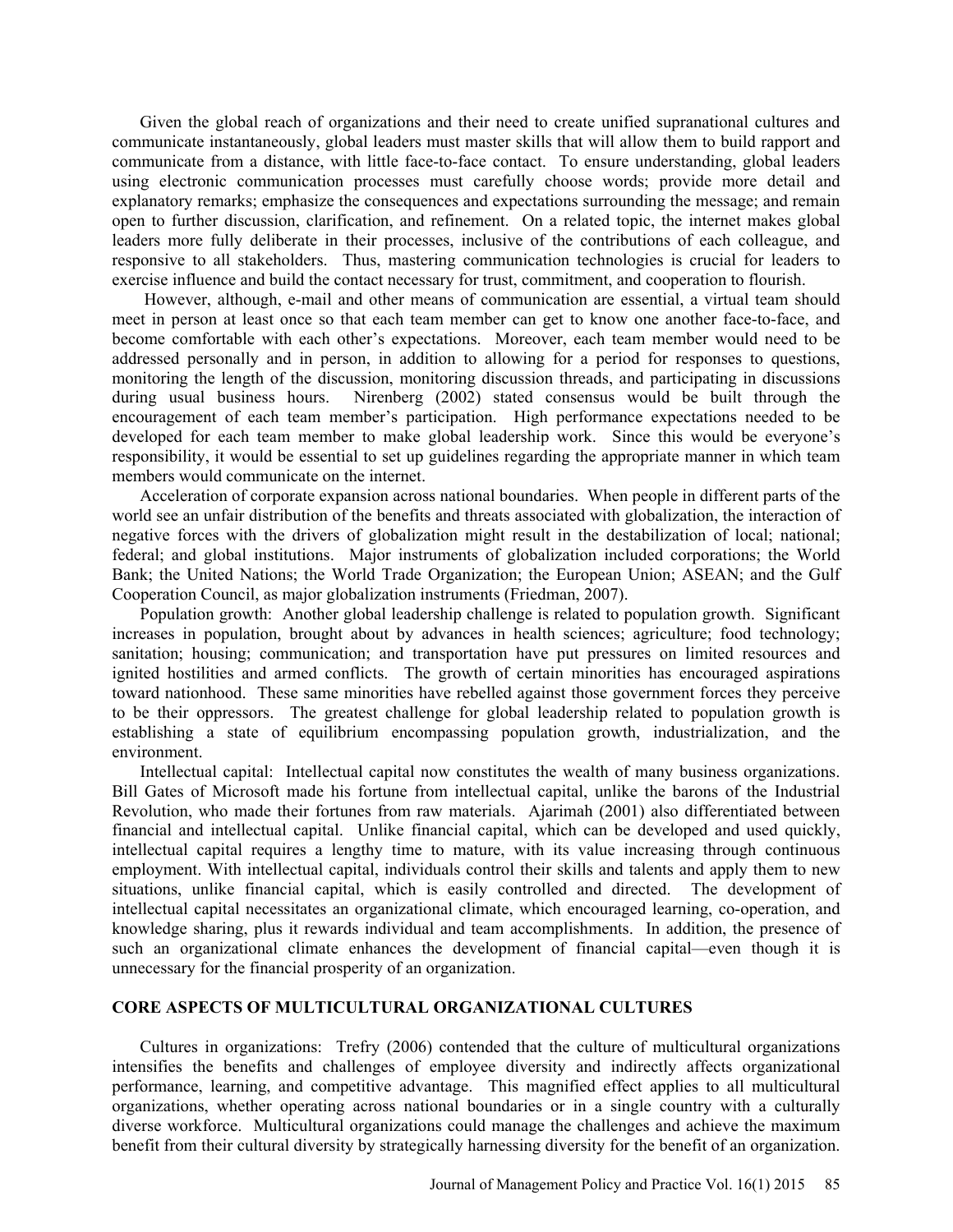Therefore, strategic utilization of cultural differences could create a real competitive advantage for the organization.

Value of cross-cultural teams**:** Gurchiek (2011) asserted that it was important to value global, rather than cross-cultural perspectives. Global perspectives integrate culturally diverse and geographically dispersed employees into a unified team. Valuing global perspectives means holding a global identity in parallel with a local and national identity. Global leaders are thus expected to have high levels of global identity, seeing themselves as part of a global team. For example, rather than an American leader in Japan developing a Japanese identity in addition to that leader's American identity, the American leader would develop a global and local identity. Of course, adapting to a global work culture and leading a global team necessitates openness to cultural diversity; a global identity; cultural intelligence; and global leadership behaviors.

Conflict with cultural differences: Chua (2013) and Buller, Kohls, and Anderson (2000) concurred that intercultural tensions and conflicts in individuals' immediate social environment undermines creative thinking in tasks that draw on knowledge from multiple cultures. Cultural disharmony decreases individuals' effectiveness at connecting ideas from disparate cultures. Although cultural disharmony disrupts creativity, cultural harmony in no way promotes creativity. Cultural diversity, though contributing to innovation, has to be carefully managed in practice, especially when the desired outcome is creative thinking and innovation in a global multicultural context.

Buller, Kohls, and Anderson (2000) discussed cross-cultural conflict arising from differences in business ethics and the rightness and wrongness of certain business practices. These include ethical conflicts involving bribery and extortion; human rights; financial reporting; product safety; and environmental responsibility, including ethical conflicts that arose in Nike; Gap; Levi Straus; H.B. Fuller; Lockheed; Daiwa Bank; Nestle; and Shell. Buller, et al (2000) presented a pragmatic framework that could be used to address cross-cultural ethical conflicts. This framework recommends specific strategies based on particular characteristics of a situation. These strategies include avoidance; force; education; negotiation; accommodation; and collaboration.

### **CULTURE AS AN INHIBITOR AND ACCELERATOR TO PROGRESS IN TEAMS**

Multi-culture team dynamics. Wang, Solan, and Xu (2014) examined how with cross-border business activity, there existed a real potential for both cross-functional and cross-cultural conflicts to mitigate the success of new product development. Some cultures may be more adept than other cultures in one phase of the new products development process and thus more effective choice for that phase. Therefore, the stage of the new product development process should influence the composition of a multi-culture group. For example, individualism may be beneficial in the initiation stage of new product development, because if some team members are from a collectivist society such as Japan, they may avoid questioning those in authority, leading to the implementation of poor suggestions without question.

Laroche (2001) also pointed out that the U.S. and Indonesia were at opposite ends of the individualism spectrum. Therefore, when Americans and Indonesians work on the same team, misunderstandings are likely to take place. Whether a team member is from an individualistic or collective society, that team member will talk to a person directly when that same team member neglects to perform a task to specification. However, the second step a team member will take differs depending in which type of society that team member was raised.

Cultural expectations and differences: In a collective society, a good team player is expected to help or jump in and perform the task for the teammate, who has neglected to perform a task to specifications. In an individualistic society, a good team player is expected to focus on that team player's area of responsibility and, therefore, would inform that teammate how that teammate was affecting this team player's area of responsibility.

Likewise, recognizing differences between members of a multicultural team could help a company take advantage of diversity in thought and experience. Cultural diversity brings a wider range of potential solutions to complex technical and organizational issues and may open up some significant specialized markets. For example, foreign-trained employees could play a beneficial role in interacting with clients and prospects of similar backgrounds, whether they are located in or outside of their country of origin.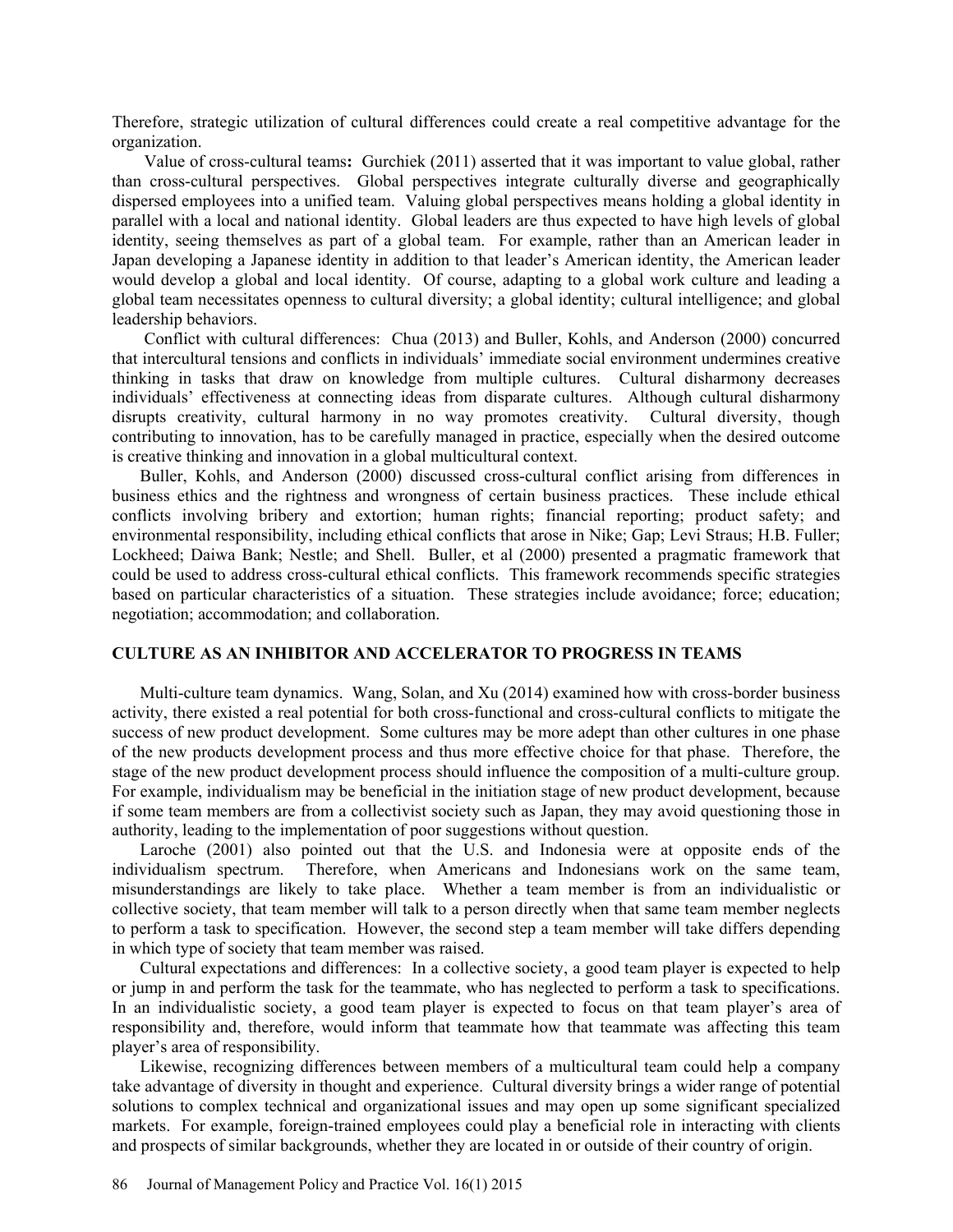### **LEARNING COMMUNITIES AND GLOBLIZATION'S CHANGE FORCES**

Learning communities: Stiglitz (2002), Friedman (2007), and DeSanctis, Wright, and Jiang (2001) argued that a learning community is a group of people with common emotions, values or beliefs, actively engaged in learning by adaptation. The group members' interests and purposes motivate them to learn. Stiglitz (2002) became disillusioned with globalization when he saw such major institutions as the International Monetary Fund put the interests of Wall Street and the financial community ahead of countries with developing economies. This is one example of how globalization, as seen by the actions of such institutions, engendered protesters' hostility in both Seattle and Genoa.

The globalization change forces: This derailment of interests could occur even though globalization may be grounded on economic activities, where free markets and democratic political institutions promise to eliminate poverty in countries with developing economies. Theoretically, this occurs by transforming those nations into a community of peaceful and prosperous societies. However, globalization could go off course despite Friedman's (2007) expectations. Friedman expected that globalization would turn both friends and enemies into competitors, thus resulting in multiethnic, pluralistic, free-market democracies. Friedman had these expectations despite the 10 forces he claimed flattened the world.

According to Friedman (2007), the first force was the falling of the Berlin Wall on November 9, 1989, and the second, the popularization of the Internet by commercial browsers, was first introduced by Netscape when it went public on August 9, 1995. The third force was workflow software, and the fourth, harnessing communities through uploading. The fifth force was the outsourcing to India Y2K remediation. Y2K remediation was the adjustment of the internal clocks and related systems of old computers, which had internal clocks with just six digits that would be unable to register 01/01/2000. The sixth force was off shoring; the seventh, supply chaining; the eighth, in-sourcing; the ninth, web searching, and the last one—wireless connectivity. In addition, DeSanctis, Wright, and Jiang (2001) found that online global learning communities could help leaders facilitate positive change in organizations through such collaborative efforts as communities of practice, and the inter-country exchange of technology and ideas.

#### **CONCLUSION**

The nature of the challenges that global/managers are facing is rapidly changing; however, the methods used to address and develop remain the same. For instance, the global environment is more complex, volatile, and unpredictable. In addition, the majority of leaders are developed from on-the-job experiences, training, and coaching/mentoring. While these are all still important, traditional leaders are no longer developing fast enough or in the right ways to match the new global environment. The question we as scholars should ask ourselves is what will be the future of global leadership development look like? The questions that one should ask include:

1. What are the current globalization approaches being used that you think are the most effective?

- 2. What do you think we should be doing more of in terms of developing leaders?
- 3. What should we be doing less of/stop doing/phase out?
- 4. Where do you see the future of global leadership development headed?

Arguably, there is not a leadership challenge (what good leadership looks like); it is a development challenge (the process of how to grow "bigger" global minds). Simply, leaders have become experts on the "what" of global leadership, but novices in the "how" of their own global development. What needs to happen in global organizations is for their leaders to capitalize on information resources, develop a leadership vision and associated implementation plan, and create a collaborative corporate culture—all accomplished through the development of both internal and external relationship systems (Hurd  $\&$ Nybert, 2004).